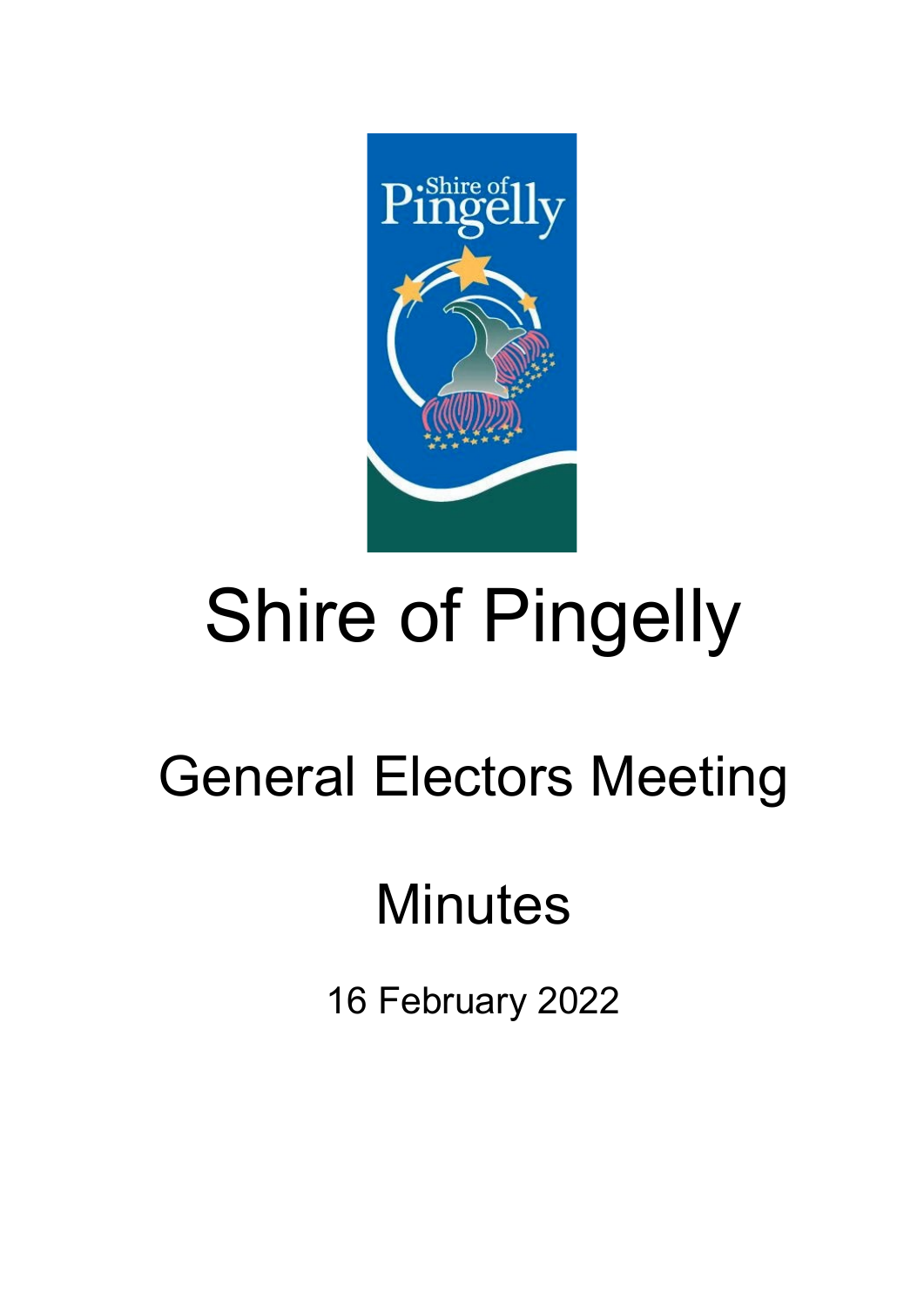### **TABLE OF CONTENTS**

| 1. DECLARATION OF OPENING/ANNOUNCEMENT OF VISITORS 3        |
|-------------------------------------------------------------|
|                                                             |
| RECORD OF ATTENDANCE/APOLOGIES/APPROVED LEAVE OF ABSENCE  3 |
|                                                             |
|                                                             |
|                                                             |
|                                                             |
|                                                             |
|                                                             |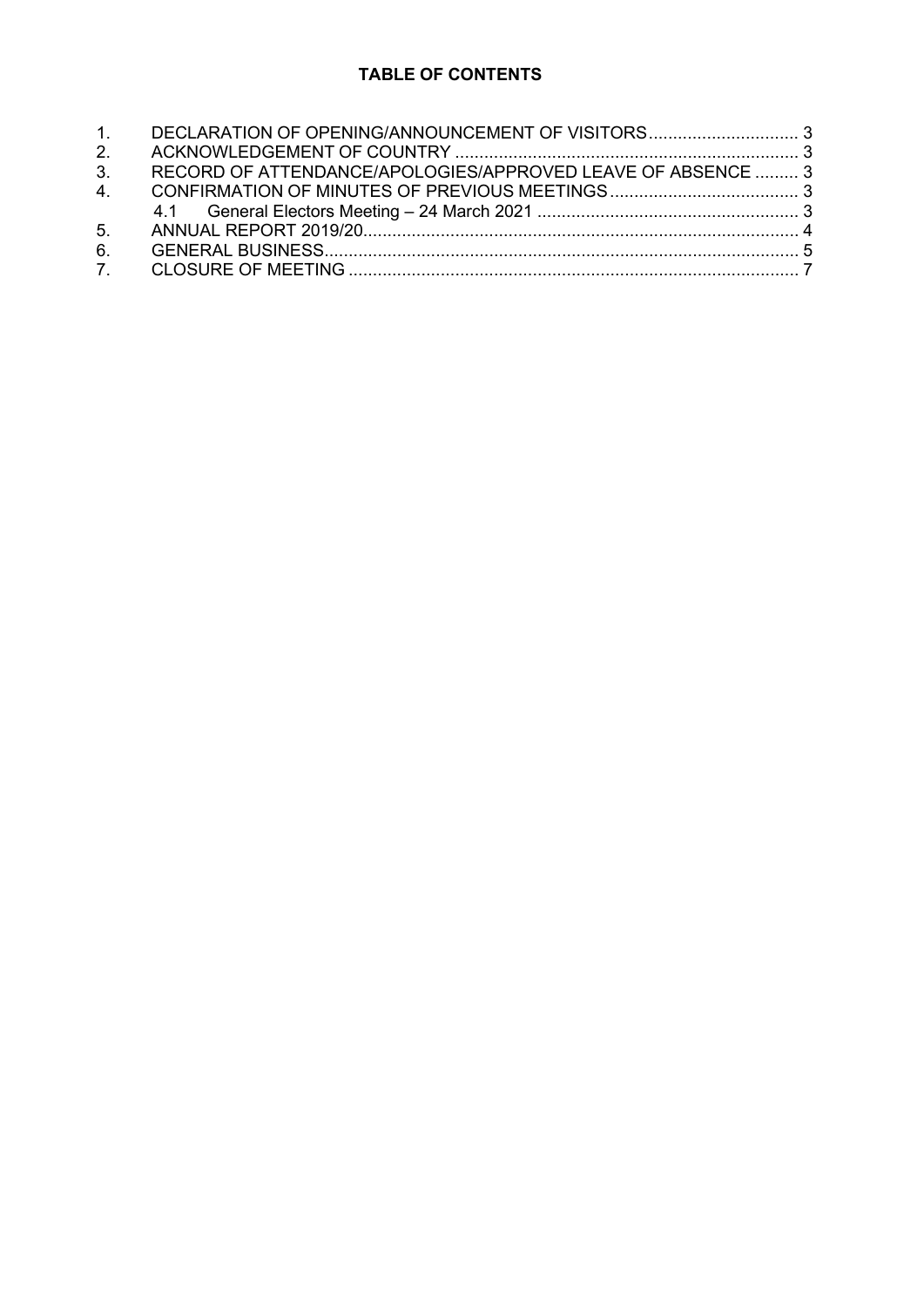#### <span id="page-2-0"></span>**1. DECLARATION OF OPENING/ANNOUNCEMENT OF VISITORS**

The Chairman declared the meeting open at 5:35pm.

#### <span id="page-2-1"></span>**2. ACKNOWLEDGEMENT OF COUNTRY**

We acknowledge the Noongar people of this area and recognise their continuing connection to land, waters and community. We pay respect to both the Aboriginal and non-Aboriginal people past, present and emerging.

#### <span id="page-2-2"></span>**3. RECORD OF ATTENDANCE/APOLOGIES/APPROVED LEAVE OF ABSENCE MEMBERS PRESENT**

Cr W Mulroney (President)<br>Cr J McBurney (Deputy Pre (Deputy President) Cr K Camilleri Cr B Hotham Cr P Narducci Cr P Wood

#### **APPROVED LEAVE OF ABSENCE**

Cr A Oliveri Cr K Singh

#### **STAFF IN ATTENDANCE**

Mr A Dover Chief Executive Officer Mrs D Sweeney Executive Manager Corporate Services Mr M Hudson **Executive Manager Works**<br>
Ms J Hitch **Customer Service Officer Customer Service Officer** 

#### **GUESTS**

Mr Ron O'Brien Ms Lee Steel Mr David Freebairn

#### <span id="page-2-3"></span>**4. CONFIRMATION OF MINUTES OF PREVIOUS MEETINGS**

#### <span id="page-2-4"></span>**4.1 General Electors Meeting – 24 March 2021**

#### **Statutory Environment:**

Section 5.22 of the *Local Government Act* provides that minutes of all meetings are to be kept and submitted to the next ordinary meeting of the council or the committee, as the case requires,for confirmation.

#### **Voting Requirements:**

Absolute Majority

**13111 Moved: Cr Hotham Seconded: Cr Camilleri**

**Recommendation and Council Decision:**

**That the Minutes of the General Electors Meeting of the Shire of Pingelly held in the Council Chambers on 24 March 2021 be confirmed.**

Carried 6:0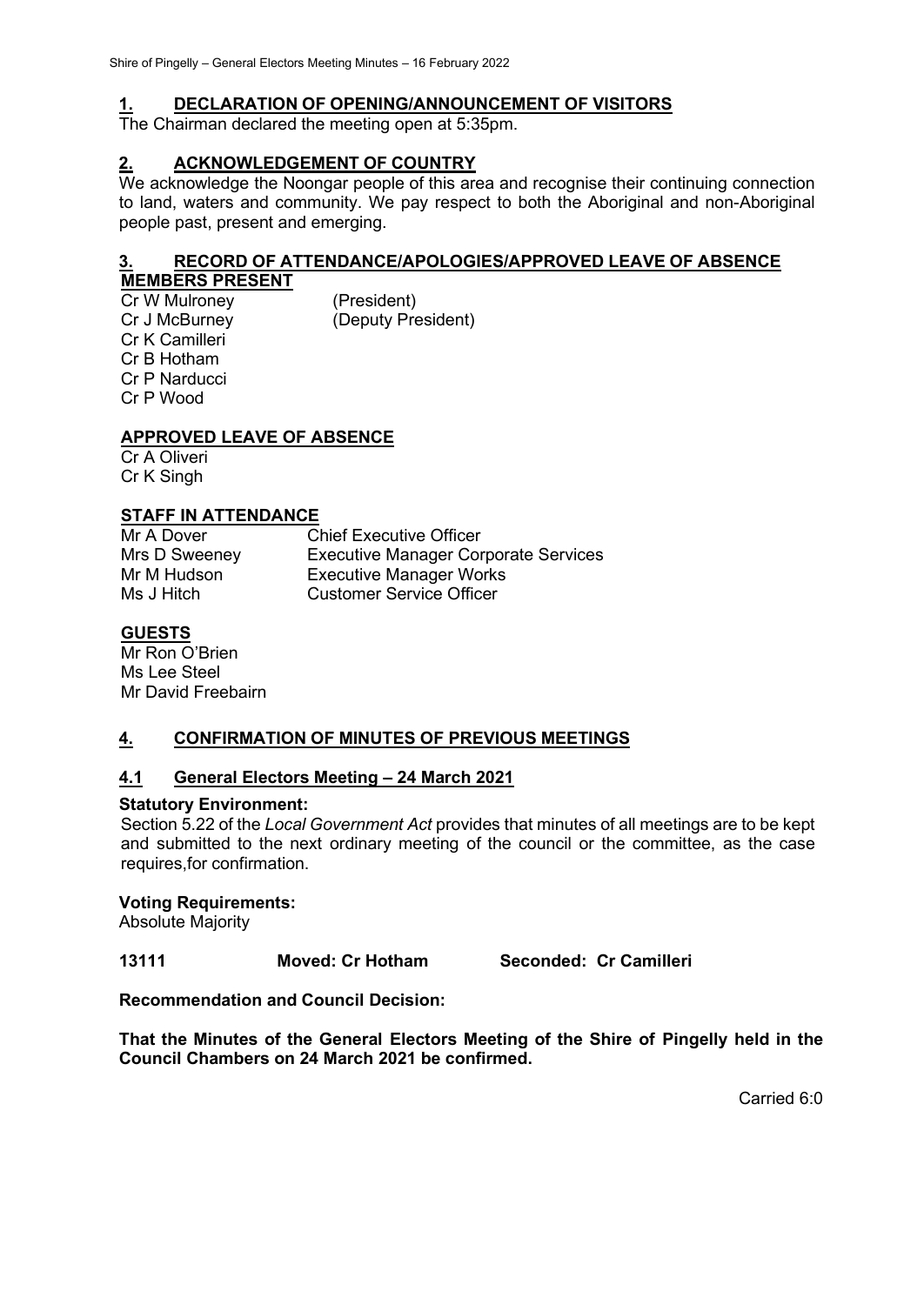#### <span id="page-3-0"></span>**5. ANNUAL REPORT 2019/20**

#### **13112 Moved: Cr McBurney Seconded: Cr Hotham**

**Recommendation and Council Decision:**

**That the Annual Report, inclusive of the Shire Presidents Report, Annual Financial Report and Auditors Report of the Shire of Pingelly for the year ending 30 June 2021, be received.** 

The Shire President called for questions on the Annual Report, including the Annual Financial Report and Auditors Report. The following summary of the questions and responses is provided:

#### **Mr O'Brien**

Q1: Why was the Annual Report provided with only 7 days to review it given that the previous General Electors Meeting was held in March?

Response: As the Annual Report relates to the period July 2020 – July 2021, the intention was to minimise the intervening period following the completion of the audit on 17 December 2021. However, the feedback has been taken on board and a longer period will be provided in future.

Q2: Will sporting honour boards be displayed?

Response: The PRACC Board have decided to display the honour boards digitally. Research into the cost of the external displays are approximately \$10,000 each. There are between 15 and 20 honour boards in total.

Q3: Can you provide more information on the materials and contracts listing in the Statement of Cash Flow on page 7 of the Financial Report?

Response: Question taken on notice. Response provided at Appendix 1.

Q4: What is the Shire's total debt?

Response: At 30/06/2021 – the end of the 20/21 financial year the total debt was in the order of \$3,200,000, made up of a self supporting loan of \$132,000 and a treasury loans totalling about \$3,100,000.

Q5: On page 53 in the Index of Notes to the Financial Report, why is there brackets around 'Operating Surplus Ratio' and why is it an ongoing significant matter in the Independent Auditor's Report?

Response: The brackets indicate a negative figure. This ratio indicates that the Shire does not generate sufficient income through rates, fees and charges (not including grants) to cover operational costs. The suitability of this ratio is under review.

Q6: Why is this (the negative Operating Surplus Ratio) an ongoing matter?

Response: The ratio is an unrealistic measure which the majority of local governments do not meet on a consistent basis. This is widely recognised and the suitability of this ratio is under review.

#### **Ms Steele**

Ms Steele echoed Mr O'Brien's concern regarding the limited notice of the General Electors Meeting in the Pingelly Times.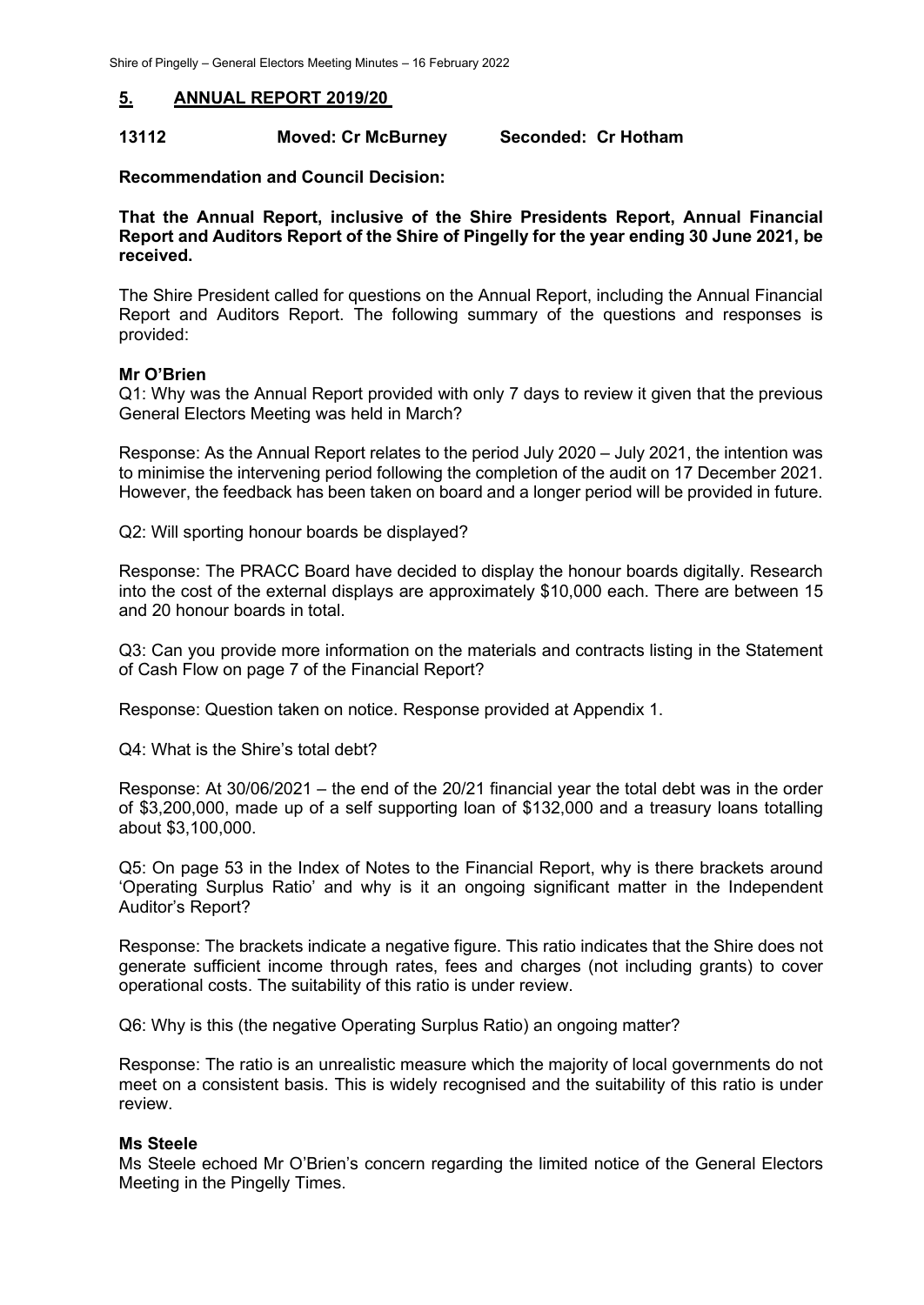#### <span id="page-4-0"></span>**6. GENERAL BUSINESS**

The Shire President called for any questions from Electors concerning matters under the jurisdiction of the Shire of Pingelly. The following summary of the questions and responses is provided:

#### **Mr O'Brien**

Q7: With regard to the cleaning of culverts, I have noticed that they have not been cleaned for years. Is this work planned in the near future?

Response: This is an issue which arises from the historical lack maintenance for these culverts. The Shire is now attempting to catch up with this and other similar historical issues with regard to our civil infrastructure.

Q8: Why is quick set concrete being used to patch potholes rather than more traditional road repair methods?

Response: A greater number of potholes can be filled using quick set concrete to maintain the roads in a better condition then traditional road repair methods. This concrete can be used in wetter conditions and is effective. There has been lessons learned for the use of concrete for this purpose – that the shallower potholes break up more quickly while the greater depth of concrete retains integrity for longer. This is an innovative solution which has been required as the roads are in a poor state of repair due to lack of investment going back a number of years.

Q9: The road verges are also overgrown while it is noted that funding has been spent in the 20/21 financial year is there an ongoing plan to maintain them in a better condition?

Response: The plan going forward is to commence a burning program to cover larger lengths of road in a cost effective manner.

#### **Mr Freebairn**

Q10: Has the CCC attended the Shire of Pingelly in relation to investigation into a former CEO Mr Pollock?

Response: The CCC has not attended, however the investigating police have attended the Shire and requested documents which have been provided.

Q11: Is the investigation still ongoing?

Response: The investigation into this person's activities in another local government has been concluded to our knowledge.

Q12: Will the Shire carry out a forensic audit of the accounts as there may be the possibility of recouping any money lost through fraud from our insurance?

Response: The accounts were audited at the time and the Shire asked the auditors following the emergence of this case if any changes to our systems should be implemented. Their response was that the accounts were correct to their knowledge and that additional systems would be too onerous to implement and would have little impact in reducing fraud. A forensic audit would be very costly without the guarantee of finding any money lost through fraud.

#### **Ms Steele**

Q13: Will the Shire carry out a targeted forensic audit into certain contractors?

Response: This remains a possibility at the direction of Council, however there is no indication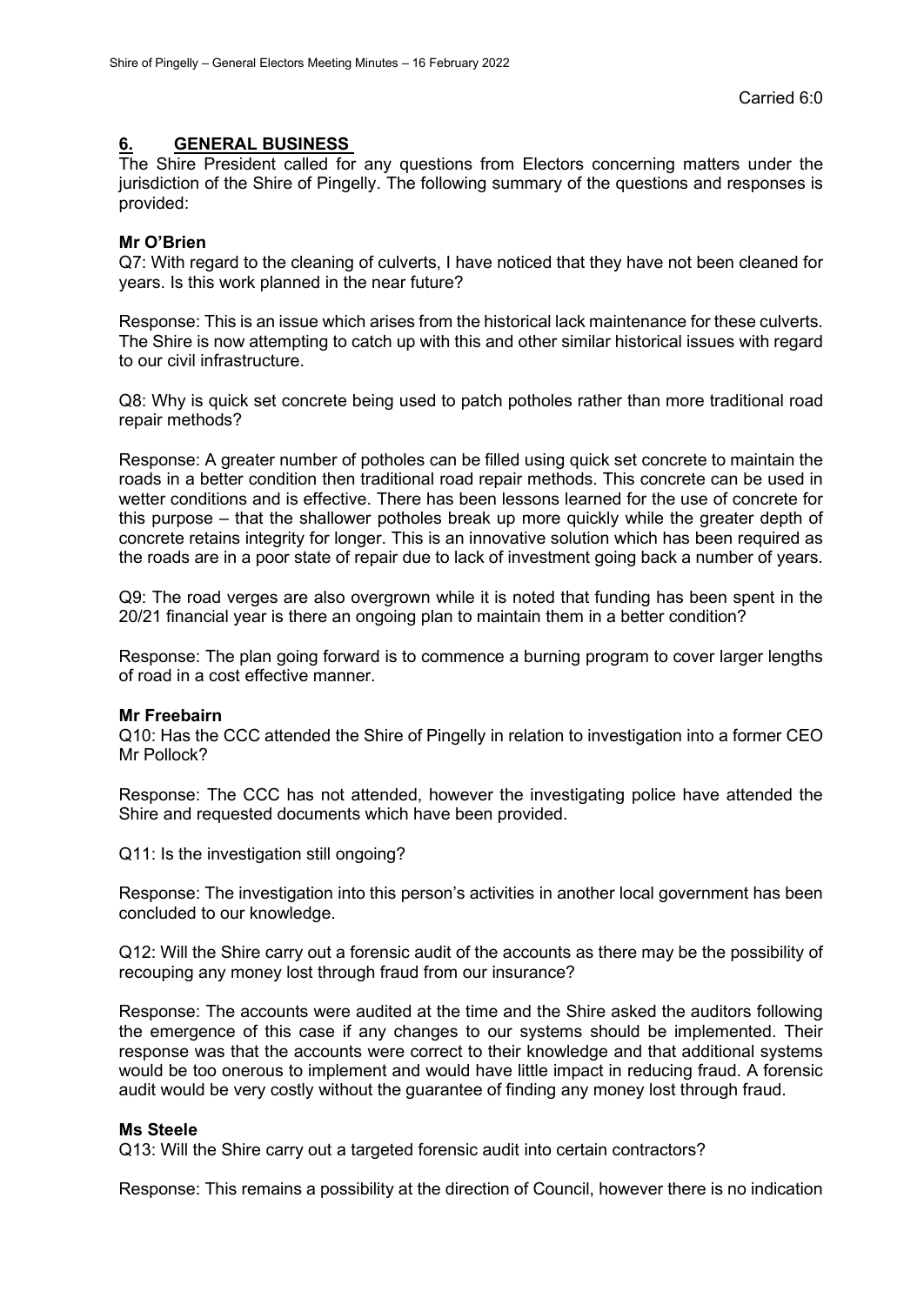that any fraud has actually occurred or can be proven. It is understood that the police and CCC are satisfied with their investigation and that it has concluded.

Q14: In light of the recent activation of the Evacuation Centre at the PRACC and that a generator had to be borrowed, are there any plans to purchase a permanent back up generator for the PRACC?

Response: This was discussed with Council today. A back up generator is not currently budgeted, but is supported if a suitable grant can be found.

Q15: The Shire has recently installed free public WIFI. Was any consultation carried out with regard to this?

Response: This was part of the driver reviver grant for the town hall under a previous CEO and CDO. It is unclear what consultation they carried out.

Q16: Are you aware of the impact that this will have on the CRC income as the CRC offers access to their WIFI system at a charge? This income is of the order of \$2,000 - \$3,000 per year.

Response: The Shire was not aware of this impact. Renewed efforts will be made to carry out consultation in the future.

Q17: What restrictions are on the WIFI?

Response: The download speed is restricted to 5megabites per second and it is a standard system with typical restrictions provided by the installer.

Q18: Why did no one ask to see our vaccination certificates as this (the PRACC) is a licenced venue?

Response: PRACC management reviewed the certificates from the Councillors and staff before the Ordinary Council Meeting which preceded this meeting.

Ms Steele congratulated the Shire on the revitalisation of the Memorial Park and noted that it is a lovely statement on Pingelly's main street.

#### **Mr Freebairn**

Q19: The revitalisation of Memorial Park is impressive and the photo of it on the cover of the Annual Report shows how great it looks. Why is this being duplicated on the other side of the road (Pingelly Pocket Park)?

Response: The Pingelly Pocket Park is part of the Town Hall redevelopment and was brought about through community consultation as part of that process.

Q20: Why is the renovation of the public toilets at the Town Hall taking so long?

Response: The work is being done in house to reduce costs. As a result, there are fewer staff working on this project when compared with a contractor. The toilets will be completed and opened in the next few weeks.

#### **Mr O'Brien**

Q21: The laneway to be used for Pingelly Pocket Park is where the water drains and is a right of way. Will this be taken into consideration when developing the park?

Response: The plans have not yet been developed, however the park should not impact the flow of water or access by pedestrians.